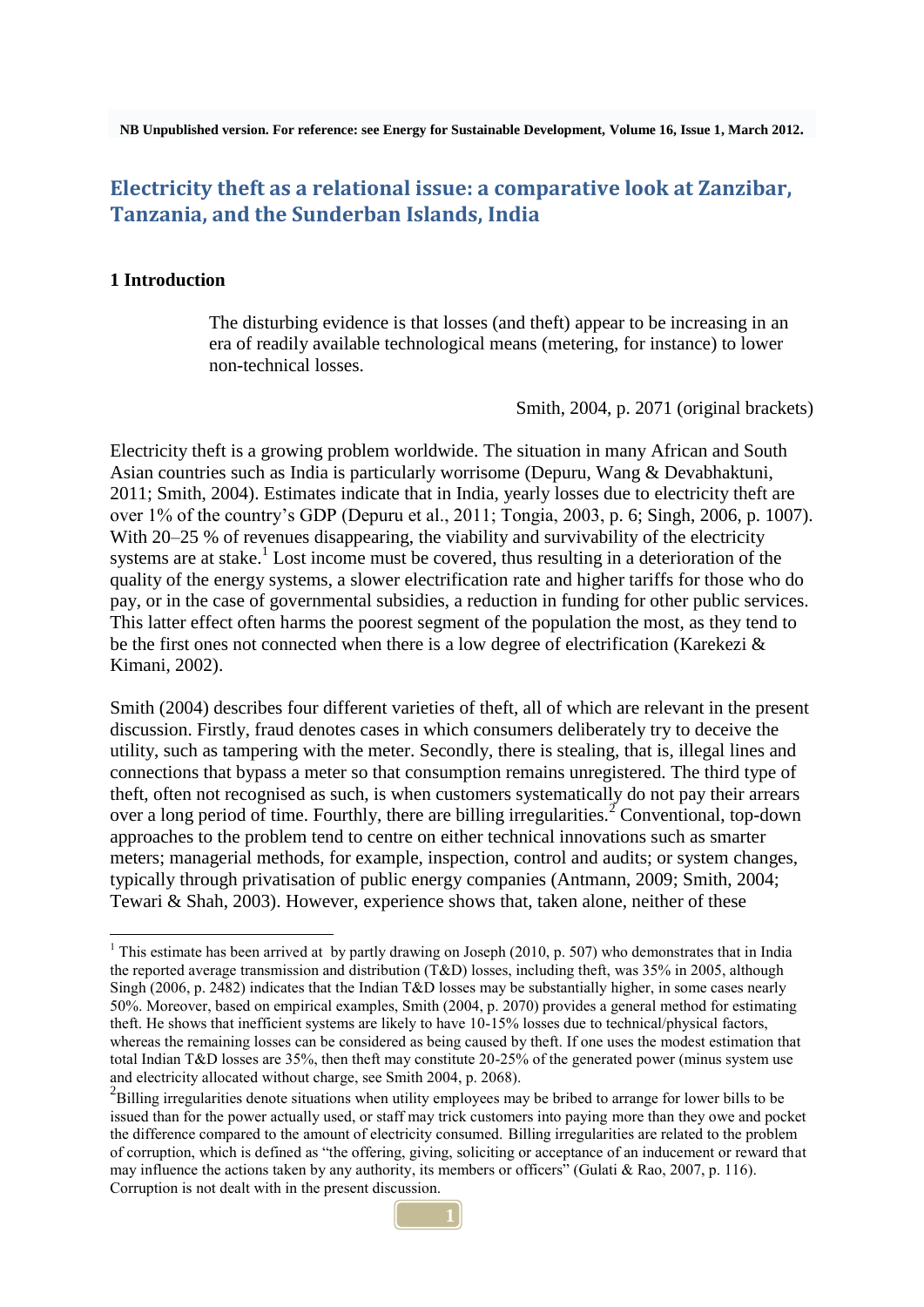methods provides blue-print solutions to the problem. Broader and more contextually sensitive approaches are called for (Antmann, 2009; Fjeldstad, 2004; Gulati & Rao, 2007; Smith, 2004; see also Brent & Rogers, 2010).

The present discussion offers a grounded approach to the problem of theft by asking what the phenomenon looks like from the customers' point of view. What moralities and judgements are involved when people make unauthorised connections or avoid servicing their debts? The underlying approach to technology draws on actor-network theory (Akrich, 1994; Bijker & Law, 1994) and the notion of "distributed agency", which Garud and Karnøe have used for highlighting that agency is "distributed across people and artefacts and across time and space" (2005, p. 89, see also Wilhite, 2008). By looking specifically at customers, the presumption in the present discussion is that they are not passive recipients of electricity services, but instead continuously interact with technologies such as meters and social actors within the electricity system such as money collectors and meter readers. The utility at large constitutes the customer's counterpart in the system. Although surrounding social relationships, such as peers and the extended family, and associated technologies (e.g. appliances, buildings) are also likely to affect people's moralities and behaviour as customers, I primarily focus on the customer–utility relationship as this is constituted within specific systems of provision.

Every electricity system has its own unique qualities that deserve investigation in order to understand and meet the problem of theft (Smith, 2004). Nevertheless, in terms of electricity's physical characteristics and the system's principles for managing the customer–utility relationship, such systems share certain traits. Unlike rice, sugar and most other goods, electricity is not exchanged for money in face to face meetings between buyer and seller. When somebody has obtained a connection, electrons automatically flow through the lines according to the consumer's appliance usage, though the current itself remains invisible (Lindén, Carlsson-Kanyama & Eriksson, 2006). To ensure that supplier and customer fulfil their respective part of the contract, a regulatory, institutional, technical and financial arrangement is set up. An electricity meter is often centrally positioned here to help shape and mediate the (ideally) symmetrical relationship between customer and supplier (Akrich, 1994, p. 217). Printed contracts, consumption registration cards, tariffs and invoices also constitute common means for regulating and maintaining the customer–utility relation. Moreover, for the system to work as intended customers must be informed about the arrangement and how they are supposed to perform. Last, but not least, customers and utility staff are involved with each other in person, such as at the time of the meter reading, payment and disconnection, as well as indirectly, for example when the utility is mentioned in the media. In total, a range of material and social factors shape and mediate the customer–utility relationship. The quality and configuration of these factors and relationships will notably vary on a contextual basis. As I will demonstrate, the type of provision system and socio-cultural setting contribute to shaping the customer–utility relationship and people's moralities and concerns when undertaking their responsibilities as customers.

The aims of the paper are, firstly, to show how the phenomenon of electricity theft may be understood and addressed in a more people-centred and relational way. Secondly, in following Stern (1999), there is an underlying ambition to reveal how insights into customers' ways of thinking and acting, as well as their resources and objects at hand for doing so, may be used for producing desirable and sustainable shifts in the general formation and operation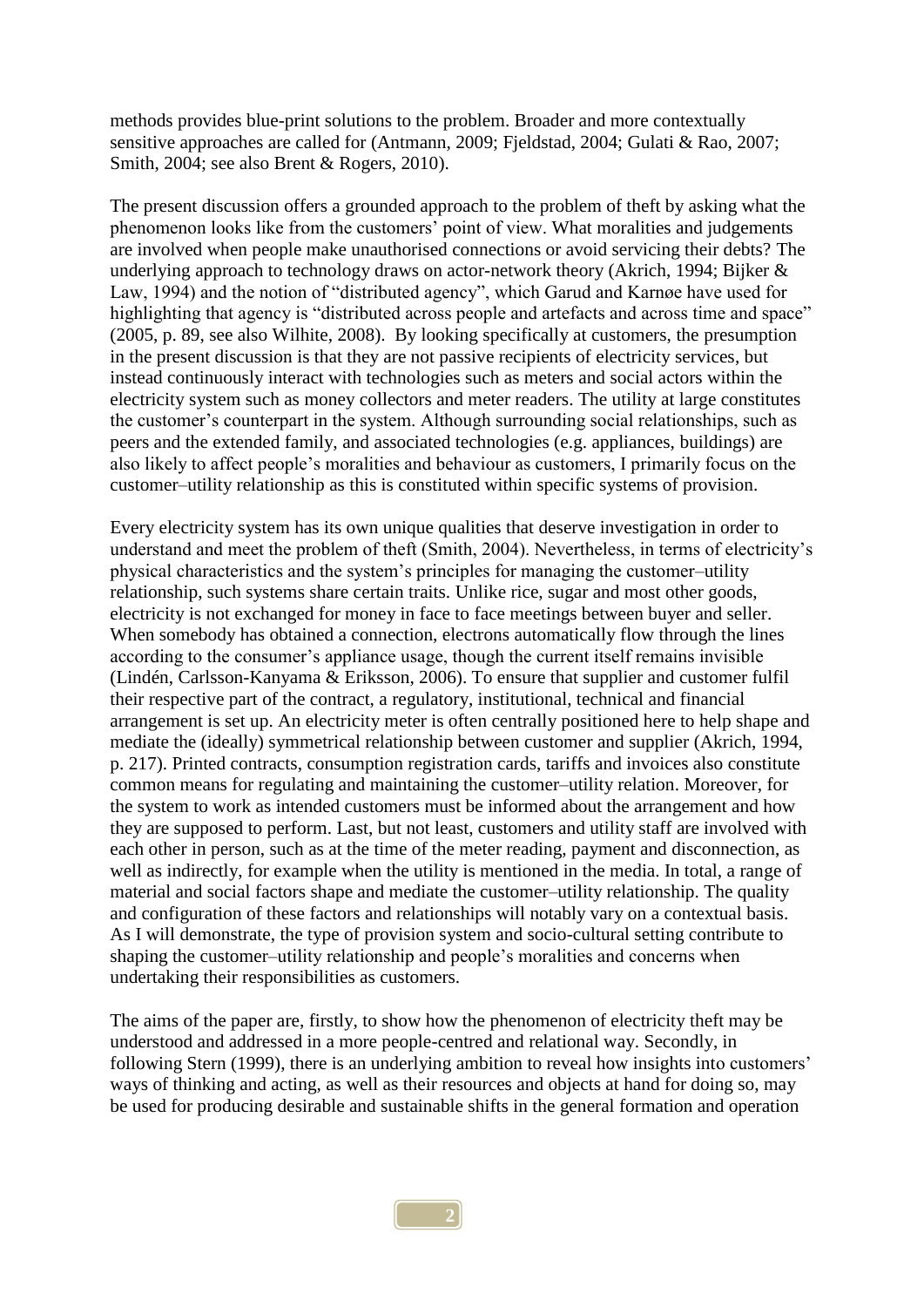of electricity systems.<sup>3</sup> I will draw on empirical findings from two different socio-cultural settings (rural Zanzibar, Tanzania and the Sunderban Islands, West Bengal, India). The two contexts have quite distinct provisional systems; in rural Zanzibar there is a centralised grid, whereas the system in the Sunderbans is decentralised. Space will not allow for a thorough comparison of both cases, and the Zanzibar material will carry more weight than the data from the Sunderbans. Even so, by offering a joint discussion of two examples of customer– utility relationships and the moralities and practices involved regarding theft, I seek to point to a variety of factors, including technical ones, which may come into play when such associations and practices are formed.

Section 2 accounts for the method used. Section 3 and 4 present and discuss the material from Zanzibar including the customer–utility relationship and how people judge various types of connections. Section 5 briefly outlines the Sunderban context with particular focus on customers' degree of compliance at various points in time. Section 6 contrasts the customer– supplier relationship in the two selected places, discusses the issue of trust, and provides some policy recommendations. Section 7 concludes. It will be argued that although contextually constituted, the core customer–provider relationship, and the people and objects involved in the mediation of this relationship, generally form a crucial aspect of electricity systems. Consequently, attempts to modify such systems would benefit from focusing on the ways customers relate to their suppliers and vice versa.

#### **2 Method**

 $\overline{a}$ 

The material from rural Zanzibar, Tanzania,<sup>4</sup> is based on a total of 16 months of ethnographic fieldwork and visits stretching over a time span of 15 years (between 1991 and 2006). The overall purpose of this work was to investigate the social impact of rural electrification. The methods used included participant observation, interviews and an extended household survey in Uroa village where I resided for 10 months in 2000-2001. The survey covered 114 of 480 (23%) households in the village and was primarily conducted by the researcher in the form of structured interviews with both male and female members of each household.<sup>5</sup> Technical and economical data were obtained from the electricity company, ZECO, which is owned by the Zanzibari government.<sup>6</sup> I also accompanied meter readers to approximately 500 homes in various villages to measure people's electricity consumption.

 $3$  By sustainable shifts I mean to indicate that electricity is closely linked with wider questions of poverty, equity, gender equality and the environment, in addition to the immediate economic aspects. Space does not allow for an elaboration of this notion and its relation to electricity, but has been treated elsewhere (Winther, 2008).

<sup>4</sup> Zanzibar is a semi-autonomous polity within the union of Tanzania.

<sup>&</sup>lt;sup>5</sup> The households were strategically selected in order to obtain a representative geographical spread that included both electrified and non-electrified domiciles. Each interview session lasted from one to two hours and centred on topics such as energy use, access to information and standard socio-economic indicators such as education and income, as well as people's everyday rhythm and opinions about the good life, etc. The issue of theft was a sensitive one, and although I was an independent researcher, some people seemed to associate me with the utility company and the Norwegian electrification project. Because I was concerned about gaining people's confidence, I avoided touching on the issue of theft with people I did not know well, whereas close affiliates trusted that I would not report information about individuals to the utility. On one occasion, I asked utility staff about the number of connections in Uroa, thus causing a senior officer to suggest that they could make a house-to-house investigation to detect all, including illegal, connections. I kindly declined the offer since I did not want to be the cause of any problems to my acquaintances. This illustrates a challenge related to studying theft from a bottomup perspective.

<sup>&</sup>lt;sup>6</sup> Zanzibar Electricity Corporation.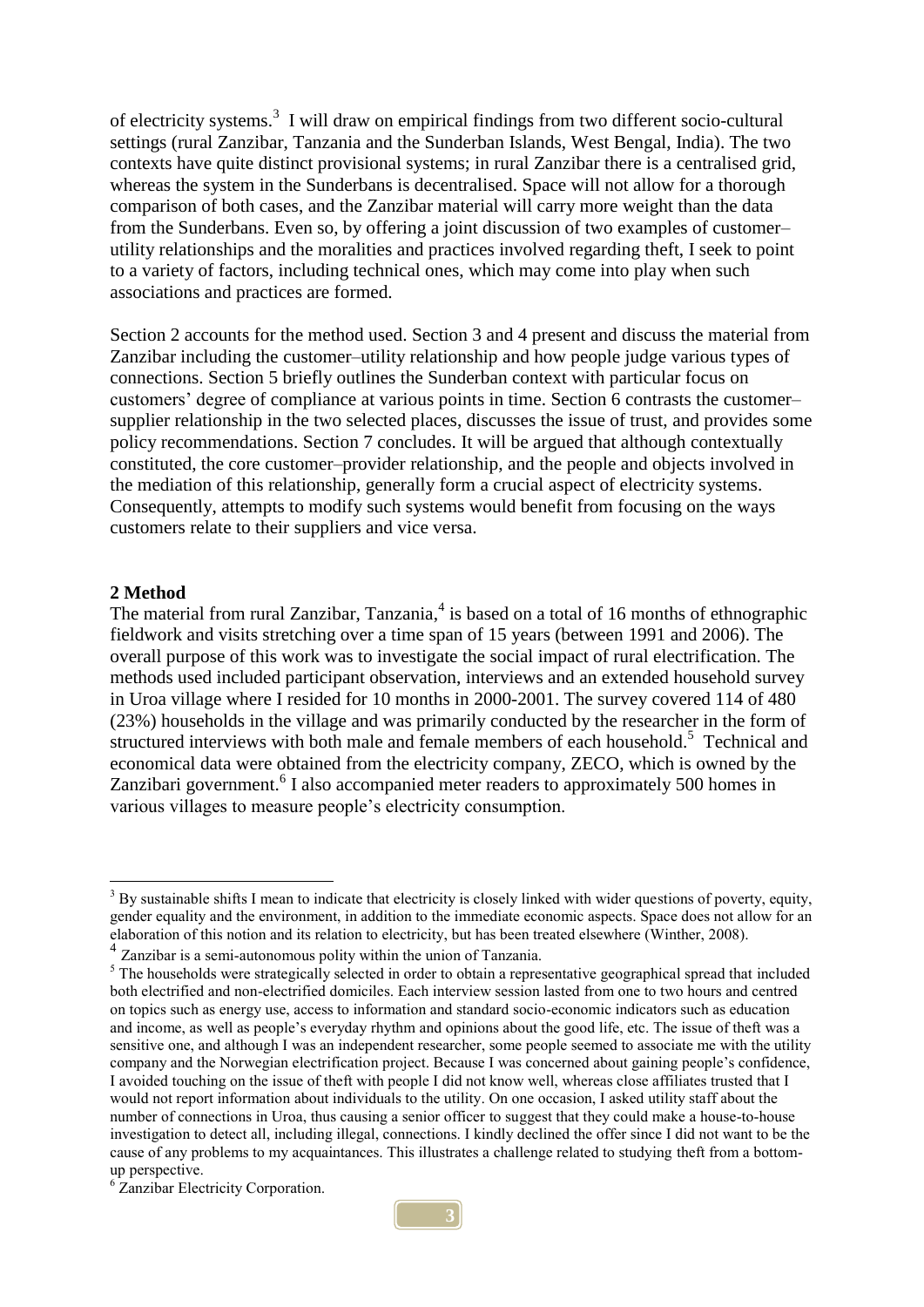The material from the Sunderban Islands derives from an ongoing international, interdisciplinary study on socio-technical transitions that looks at the barriers and opportunities for providing shifts from fossil fuels to renewable energy systems (solar PV) in rural areas.<sup>7</sup> As part of the research team, my responsibility is to look at the energy systems from the customers' perspective. During a three-week field study in the Sagar and Moushuni islands in the Sunderbans in February 2010, I conducted interviews with the help of translators with seven operators at power plants, five customer representatives and 23 households (men and women). I also draw on other team members' material from meetings and interviews. Moreover, together with some members of the team I interviewed and obtained customer data from staff in WBREDA, the West Bengal Renewable Energy Development Agency. Lastly, in June 2010, the team conducted an extensive household survey in fourvillages on Sagar and Moushuni islands on topics such as energy use, how people relate to their supplier, and other related issues (interviews performed by assistants). The survey covered 200 families (including families both with and without a connection) and 70 people representing local leaders, commercial actors, staff at schools and health centres. I was in charge of analysing the survey material by the use of SPSS. The main findings from this research will be published elsewhere.

## **3 Electricity in rural Zanzibar**

 $\overline{a}$ 

From the mid-1980s, electricity became available in rural areas in Zanzibar through the expansion of a centralised grid. The power to Unguja, which is Zanzibar's largest island, is imported through a submarine cable from the Tanzanian mainland. Despite high installation costs, which represent 4-6 months worth of income for an ordinary fisherman, 20% of households in Unguja have a connection to the grid today. In Uroa, which is the village under study, more than half the 480 families have become connected since the introduction of electricity (Winther, 2008, p. 224). Such access to modern services brings social prestige to a husband and his family (men tend to be the homeowners, hence becoming electricity customers). If he also obtains a television set he will be perceived as a good, modern family provider in this Muslim setting. Without question, he and his wife are expected to open up the house to their neighbours and their extended family to offer viewing time in the evenings. This also has the effect that they have less time for intimacy with each other than previously was the case. In Zanzibar, there is a strong norm for sharing goods within one's extended social network, which also includes the consumption of electricity services. Conversely, the monthly paying of the bill (about \$2) is the responsibility of the individual customer. I met many men in an already strained financial situation who struggled to find this extra money. On average, households in the village are five months behind in their payment, but most of them (finally) manage to settle their arrears.

Beyond the concrete task of acquiring cash, the registration of individual customers constitutes a break with former practices. As named individuals, they are engaging in a legally regulated and binding financial relationship with an external party for the first time. Due to the post-payment system, it is also their first experience with the phenomenon of debt beyond private arrangements. That the partner in question is a state enterprise adds a further element to this new customer–enterprise relationship. In addition, as I will show, customers have an incomplete knowledge of how the system works.

 $<sup>7</sup>$  The short title of the project is 'Solar Transitions – The India-Kenya Project'. The project is financed by the</sup> Norwegian Research Council, Project no 0138/V IO.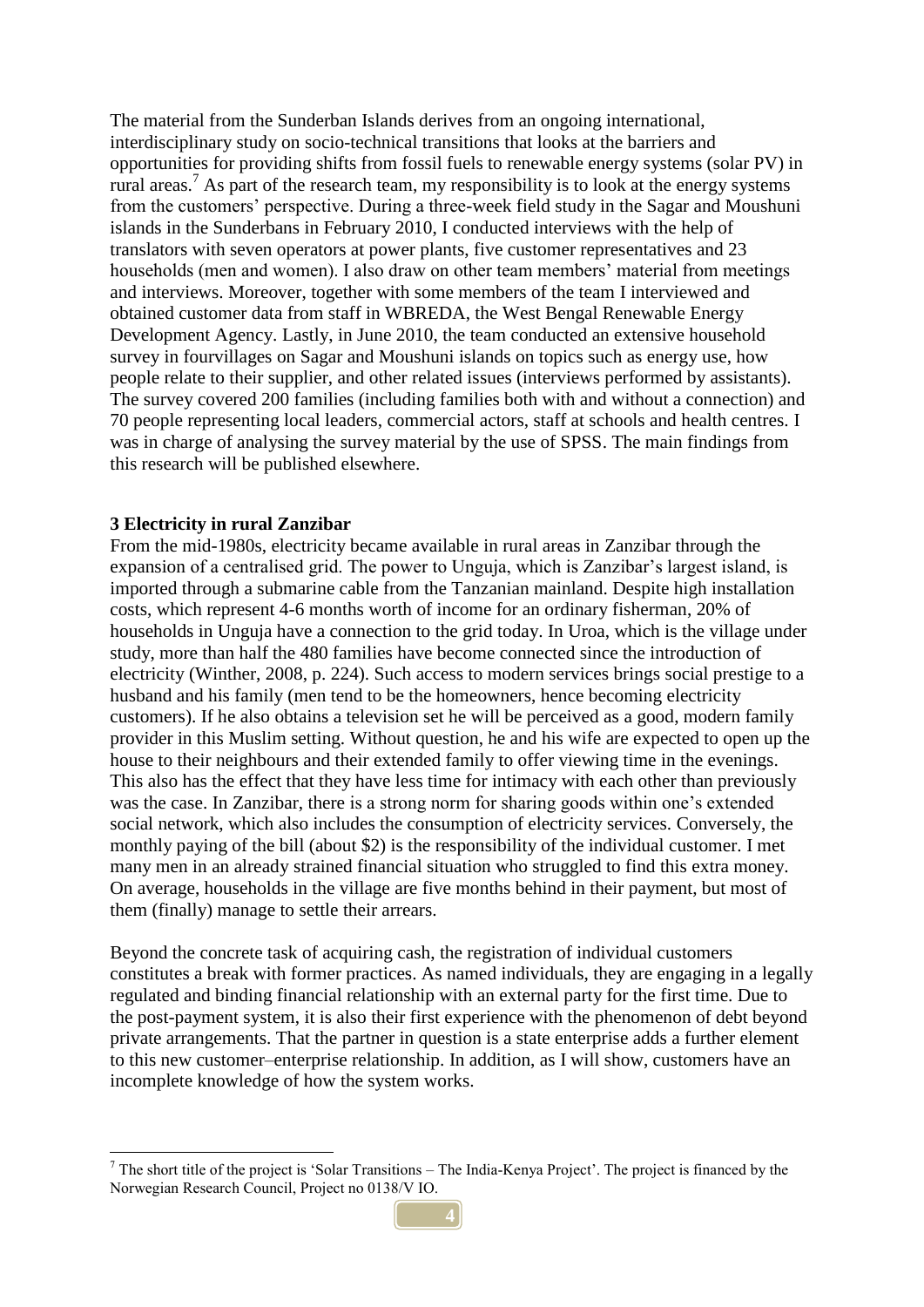The bills are issued in English, a language which is only spoken by about 5% of the people in the village. Many customers, if they can even read at all, do not understand the text and terms (e.g., "debit", "credit", "VAT"). The only information given in Swahili, which is the common language, are the threats of what will happen to customers who fail to pay (fines and jail). This lack of accessible information and explanations exemplifies the supplier's inadequate focus on customer service.<sup>8</sup> People do not complain about the English language in the bills, which speaks of their humble role vis-à-vis the state company. This was also reflected when they came in person to pay their bills at an office in the village to the well-dressed, watch wearing clerks from Zanzibar Town. Sometimes being too uninformed to know how to ask the questions they should, they instead humbly looked down and paid the due amount.<sup>9</sup>

Misunderstandings take place. In some cases people had left their homes empty for some months, thinking that they would not be charged for this period, although they were. Similarly, the minimum billing system, which has later been abandoned, $10$  produced confusion and anxiety among customers.<sup>11</sup> I met several customers, who tried to use less electricity every month, not realizing that the tiny quantity they used was less than 10% of what they were already paying for. They expressed disbelief when they saw that the amount due had increased.

This metering and accounting system has constructed a form of 'ignorance' among many customers (cf. Hobart, 1993), who seem to partially accept this aspect of being electricity customers without questioning the lack of information and explanations. However, when they try to save on electricity one month and observe the rising charges the following month, they deduce that something is wrong either with the meter or they think that the company is cheating them. ZECO staff is occasionally subjected to accusations of theft in the Zanzibari media which also fuels the local discourse on this issue.

Juma, who was one of my more informed acquaintances and also speaks English, questioned the company's trustworthiness. He was particularly concerned with what he saw as irregular reading and billing procedures.<sup>12</sup>

Juma: The readings are not proper. The method of reading, you know. Sometimes they stay for two months and the bill has not come yet. Then the third month they ask you to pay such a [big] amount of money. If you claim the amount is high, they start to ask you what you have. If you say freezer, they say OK, that's why. If I ask how many units I have used, they cannot give the true answer.

 $\overline{a}$ 

**5**

<sup>&</sup>lt;sup>8</sup> When I on occasion asked utility staff why they did not include full information in Swahili on the bills, they said the languages had been decided by French specialists at the time when the accounting system was introduced. They said that changing the layout in the aftermath would require changes in the software, which they perceived to be difficult. This demonstrates a technological 'lock in'.

<sup>&</sup>lt;sup>9</sup>Some did not even know if they were to pay or if the company owed them money because of over-payments in the past.

 $10 \text{ In the aftermath of my main field work in 2001, I advised the utility company to avoid using the minimum.}$ billing system because many customers did not understand it. In 2004 it was abandoned.

 $11$  A customer was supposed to pay a fixed price as long as monthly consumption did not exceed 50 units. This would appear to be a rather straight-forward system if the dates for the meter reading matched the 30 day reference on which the system is based. In practice, the meters are read at intervals ranging from 20 to 50 days. Correspondingly, the minimum charges are calculated according to the length of the period. The amount may be one dollar one month and three dollars the next. Many people were not aware of this cause in the variation in their charges.

<sup>&</sup>lt;sup>12</sup> Interview with "Juma", Unguja, Zanzibar, May 2001.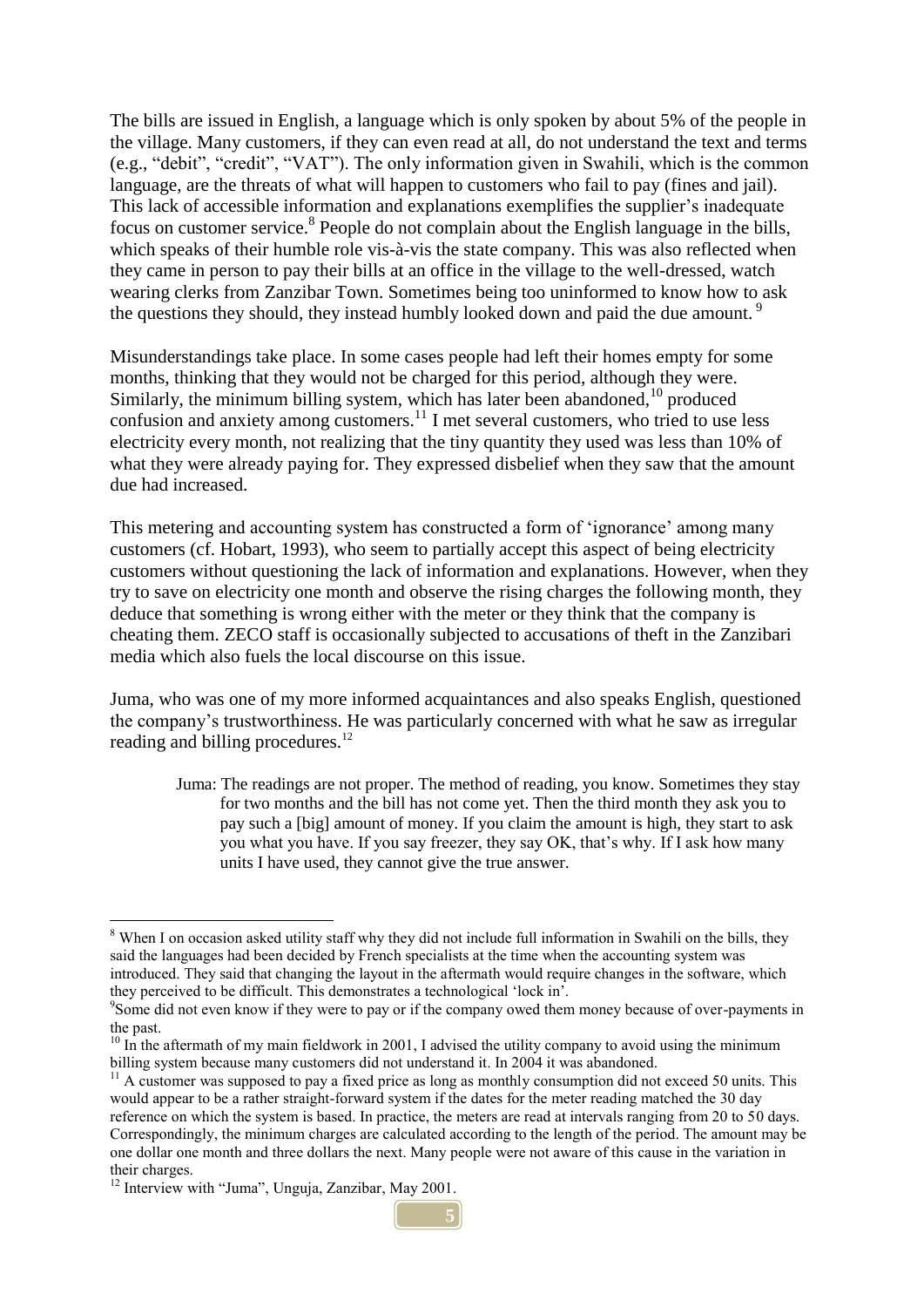Tanja: Why not?

- J: They rob it … "Have you got any bill?" they ask. "No, I have not." "Did you pay last month?" "Yes!" Then they say: "Pay the same amount this month." (We laugh).
- T: Really?

 $\overline{a}$ 

- J: Yes, that is what happens most of the time. For three months, I was without a bill and paid the same amount. "The computer has done this and that", they say. These people [ZECO staff] who come here cheat, I can say.
- T: Why? How do they do it if you receive receipts?
- J: You see, receipts are different here [compared to] Zanzibar Town (here he picks up a pile of handwritten receipts and signals through mimics and gestures how little faith he has in them).

Juma has little faith in the handwritten receipts, whose amounts he regards as being set in a random manner. He is obviously also suspicious as to where the money ends up. In ZECO's main office, receipts are issued through computers that also give the number of consumed units and the new balance. Trusting the accuracy of such receipts more, Juma therefore prefers to go to town to pay. He is a rather wealthy shop-keeper, and being a relatively knowledgeable customer, he is also aware of how to take advantage of the system. For example, he has registered the building where he keeps the shop as a domestic residence in order to qualify for the lowest type of tariff. The meter reader, who is a local man employed by the utility, could have reported this to the accountant staff, but probably avoids doing so because the two are relatives.

The time of connection is important to the formation of the relationship between the customer and the company. Customers are supposed to state their future uses of electricity so that the person installing the equipment can dimension the capacity of the fuse, switch and meter. With the intention of reducing installation costs and future energy charges,  $^{13}$  customers sometimes give a lower level of expected demand than what they actually plan to use in practice. In turn, poor dimensioning may cause problems with respect to installations, including the meter's capacity to record the exact consumption. A woman I met had avoided informing the electricity company worker that in addition to the lights and a radio, she planned to purchase a freezer. She quietly told me that her meter was probably recording far too many units (in Swahili: *yuniti*), but she did not dare to ask the meter reader for advice. Instead she silently continued to pay what seemed to be monthly charges that were far too high. $14$ 

In this case, the electric meter did not fulfil its designed capacity to impose a symmetrical effect on the customer–utility relationship (cf. Akrich, 1994, p. 217). The reason for its breakdown as a tool for controlling the moral behaviour of both parties was probably the woman's initial deception of how she intended to use electricity,<sup>15</sup> although the meter could

 $<sup>13</sup>$  The assumptions people make here are partially wrong. The installation fee depends on the dimensions of the</sup> system, but since consumption is metered, the use of a freezer (whether secretly or not) will be registered and charged.

<sup>&</sup>lt;sup>14</sup> When I later asked the meter reader if this woman's meter could be working correctly (her registered consumption was far higher than in other, comparable homes), he said he had suspected that something was wrong with it for some time. He said he would soon have it changed and checked at the office in town. <sup>15</sup> I wish to acknowledge an anonymous reader for suggesting this interpretation.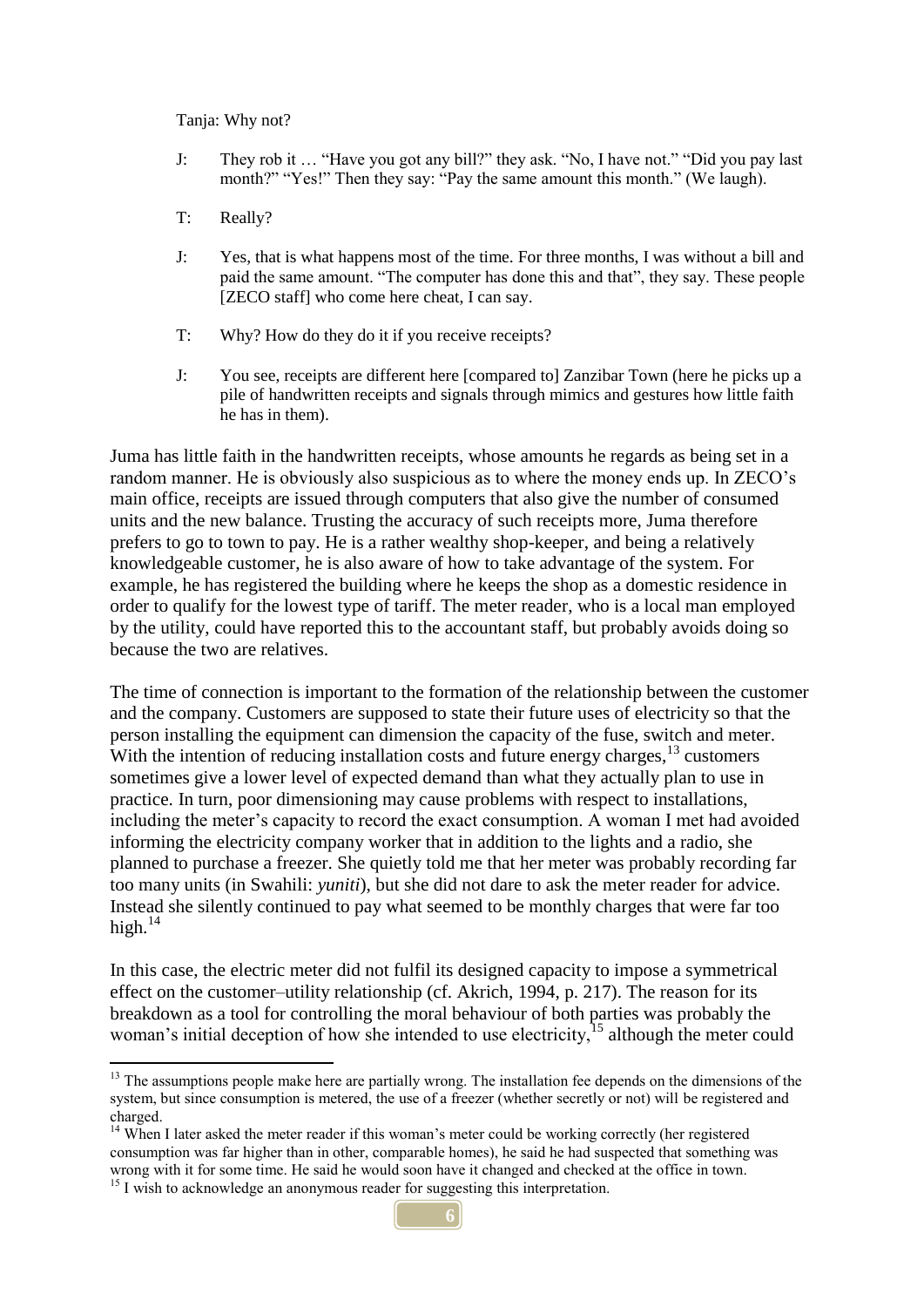also have had a defect from the start. Overuse led to inaccurate recording of consumption, and, probably due to her initial secrecy and a fear of sanctions, she kept quiet about her suspicions about the erroneous metering. For his part, the meter reader may purposely have hesitated to replace the erroneous meter as a way of punishing the customer for her initial deceit, although this strictly remains speculation.

These glimpses into the situation reveal the significance of objects such as bills and meters, and how these may come into play when the customer–utility relationship is formed and maintained. Both parties may manipulate the objects so that they no longer constitute neutral elements in the system. Still, to the majority of uninformed customers, including the woman with the spinning meter, these objects are more accurately conceived of as material representations of the utility itself. This is partly so because customers, due to their lack of knowledge, have less opportunity than utility staff to check that devices and written documents are "performing" as they are supposed to. Instead of registering their own consumption and examining their bills to learn whether these are correct, most customers rely on the utility's recordings and calculations as to how much they have used and how much they owe the company. Their confidence in the objects rests with their confidence in the utility. Moreover, the regulations say that meters are the property of the state controlled utility, and the extent of this ownership was demonstrated at the times when consumption was registered. The meter is normally located in the living room<sup>16</sup> which is highly private space, and the officer has the right to enter the house in a way that brakes with the usual manner in which people visit each other's homes, to check the device at any time and without giving notice in advance. Now if a meter reader who supports the governmental party in Zanzibar, CCM, <sup>17</sup> observes signs of critique against the government on these occasions (e.g. seeing posters of opposition candidates or overhearing conversations), he will report it to the authorities.<sup>18</sup> Thus rather than being a neutral element in the customer–utility relationship, the meter could here be considered as a representation of the utility and also of a state exercising political control over its citizens (elaborated in Winther, 2008, p. 109-111; Winther, 2011).

Customers in Zanzibar worry that the meter registers too many units, that the meter readings and bills are inaccurate, and that money disappears into the system. As a whole, the company is preoccupied with customers sticking to the regulations, although the judgements and actions of individual staff, such as those who install the equipment, register consumption and collect the money also count toward the manner and extent to which people behave as customers. Knowledgeable customers are the ones who most clearly articulate their distrust in the company and its staff. Ordinary customers also often suspect that the company is cheating, but their uninformed and subordinate position appears to have a muting effect on potential complaints. However, despite their fear of sanctions and losing a service in which they have

<sup>&</sup>lt;sup>16</sup> Utility regulations in Zanzibar do not oblige customers to keep the meters inside the house. When I asked people why they kept them in the living room, many would refer to their fear of the meters being stolen if placed outside. Although meters are utility property, customers must pay for them. Thus cost aspects might account for why people kept meters inside. This practice was also the common solution suggested by the utility in the early phase. During fieldwork, however, I observed that a few relatively wealthy families, who were about to construct new and relatively large houses, included a separate, rainproof shelter outside the entrance, intended for the meter (see Winther, 2008, p. 139).

<sup>&</sup>lt;sup>17</sup> Chama Cha Mapinduzi (Revolutionary Party).

<sup>&</sup>lt;sup>18</sup> In the villages, there is a general threat of sanctions (including imprisoning) from the authorities against individuals who utter critical voices against the government. As a result, critique is normally muted or only shared in private spaces. To electricity customers of the critical kind, knowing that the meter reader may enter the house at any time of the day makes a difference in that they become more exposed to the danger of being reported.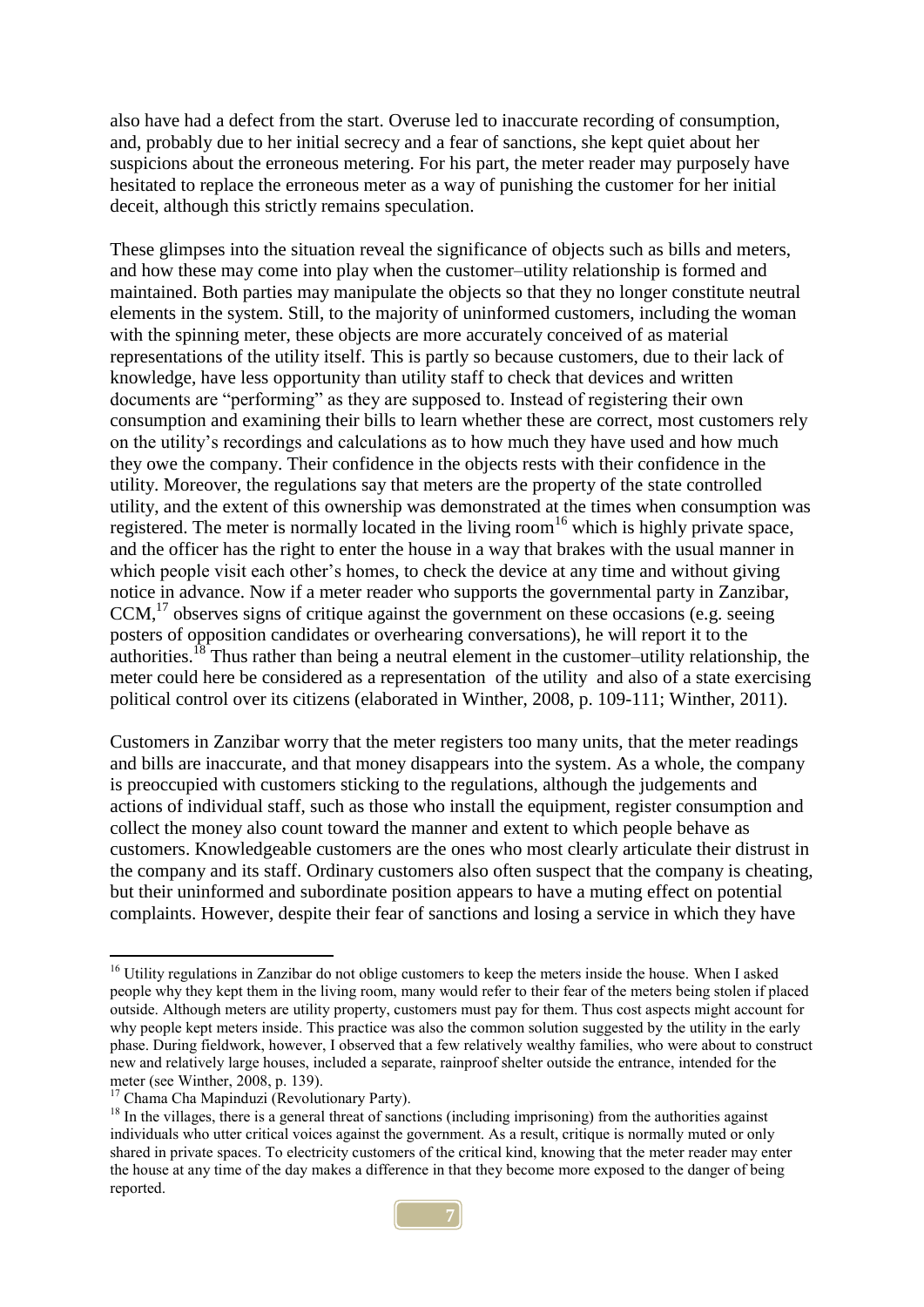invested five months' of income to obtain, they also sometimes engage in making unauthorised arrangements.

# **4 Zanzibari customer ethics along a scale**

Current regulations in Zanzibar say that each connected house should have a separate main switch, fuse, and meter. In practice, however, utility staff have accepted some deviations from this rule. Until recently, husbands with several, neighbouring wives were entitled to connect several buildings to each other. Given the high installation costs, people realised that husbands with more than one wife have a considerable challenge in providing all of them with electricity, as treating wives equally is considered to be an important cultural ideal., Officers told me that this practice had recently been abandoned for safety reasons due to the risk of short circuits and fires. Even so, people in the village continue to consider it reasonable to make these connections between co-wives which fall into the local category known as "Current Direct" (in Swahili: *Umeme Direkt* or *Umeme Komba,* to be elaborated below).

Another culturally informed arrangement accepted by the company takes place during the time of funerals and weddings. Here, temporary three-day connections are considered reasonable by utility staff and villagers alike. Consumption may be measured (thus a charge) or not. On such occasions, light is considered a necessity at night in order to enhance the ongoing preparation of food for the many guests, and electricity is also used for music. Apart from these situations, today's utility staff would condemn people's creative means of using electricity and actively seek to detect them. The local moralities and ethics involved can be considered on a scale from prescribed behaviour on the one extreme (Box 1) to plain "stealing" (in Swahili: *-iba*) on the other (Box 4).



Figure 1 A scale showing how people in rural Zanzibar judge various types of connections.

Among the unauthorised types of connections (Boxes 3 and 4), the locally accepted arrangement of *Current Direct* is the most common.<sup>19</sup> This implies that a house is connected to a neighbouring house registered as a customer, and their joint consumption is measured through the customer's meter. To enhance discretion, the digging in the ground for the cable is sometimes done at night. During the rainy season, the marks on the ground will have vanished by the following day, thus hindering the new connection from being detected. A

 $19$  I would estimate that in 2001, 5%–10% of the 480 houses in Uroa had this kind of "direct" connection to a neighbour's meter. At that time, 33% (159) were registered as customers.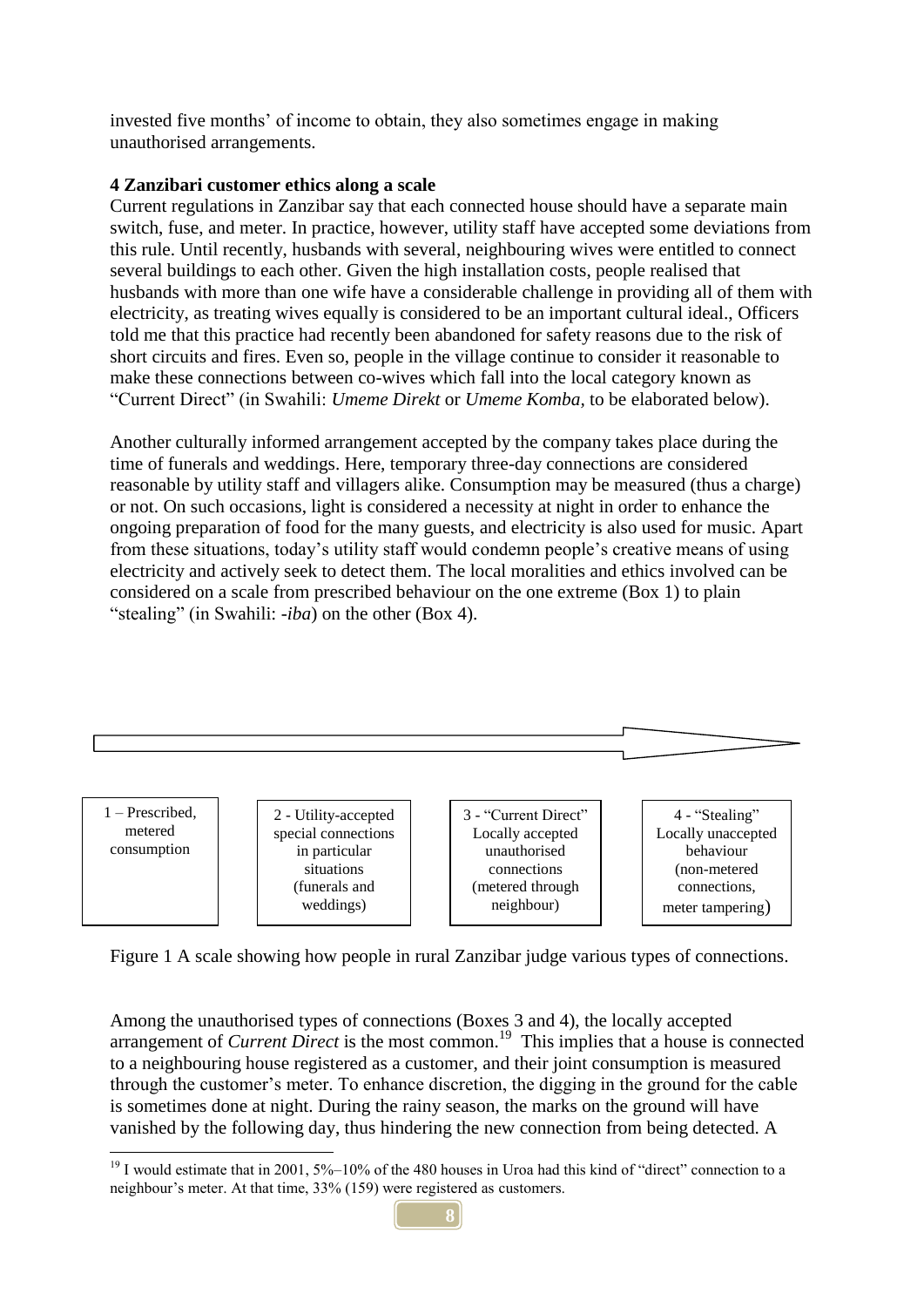non-registered consumer will take care not to switch her lights on too early in the evening, so as not to become visible to the meter reader should he pass by in the neighbourhood. The customer who offers such a connection is put under social pressure for doing so. As a man who had been laying cable to a neighbouring house told me one night: "He is my nephew. I am obliged to help him." Often, the two connected neighbours would both contribute to paying the bill.

Thus, as long as consumption continues to go through a meter, this arrangement is normally accepted by observers. However, people would also consider the status of the receiver of such favours when judging at specific arrangements. A poor, single mother would tend to receive moral support when being connected in this way, while a rich man would not expect sympathy from his social surroundings if he was using electricity without having a separate meter. This shows the significance of the contextual dimension in people's judgments.

A person who deliberately manipulates the meter, as I observed on one occasion, or who connects himself to the grid without a meter, will be locally condemned and accused of "stealing" (Box 4), as one man who committed such a theft openly explained to me. As exemplified by the shop-keeper mentioned above, the most privileged individuals tend to be the ones who commit plain stealing since the wealthy often possess more knowledge about how the system works. Their higher level of consumption (more at stake) and their social and political power (less afraid of sanctions) may also account for why they are more likely to exploit the system compared to ordinary people.

To sum, we see that culturally informed "needs" (co-wives, weddings/funerals) affect what Zanzibaris, partly in agreement with utility staff, consider as legitimate purposes for electricity use. People also judge each other, and such judgements contribute to shaping the social norms for appropriate behaviour. Here, the criteria for evaluation that came into view have a clear, social profile, which may be linked to the Zanzibari egalitarian ideology (Winther, 2008). Wealthier people tend to be condemned harder for committing a given (formal) offence compared to poorer people. Wealthier individuals are also more likely to actually commit proper theft. This demonstrates the general point that people's limited material resources does not alone account for their unauthorised uses of electricity. The poorest segment of the population either has no electricity, or they have a "direct" line to a neighbour's meter or they are formally registered customers who are striving to comply with the rules.

Finally, when privileged/knowledgeable individuals strongly express their suspicions that the company is cheating, their accusations may very well be correct. Their lack of trust could in turn motivate such customers to commit theft with the embedded logic:"if they cheat me, I will also cheat them". However, one should also consider the possibility that their accusations against the utility may have a particular audience, that is, the general public in the village. By nurturing a local discourse on the company's lack of accountability, they might expect to get support for their own irregular practices and thus prevent observers from reporting these.

#### **5 A look at an Indian, decentralised system**

In an ongoing study in the Sunderban Islands in the state of West Bengal, India, one gets an indication of some of the potential and challenges related to decentralised systems as compared to the centralised system just explored in Zanzibar. The customer–supplier

**9**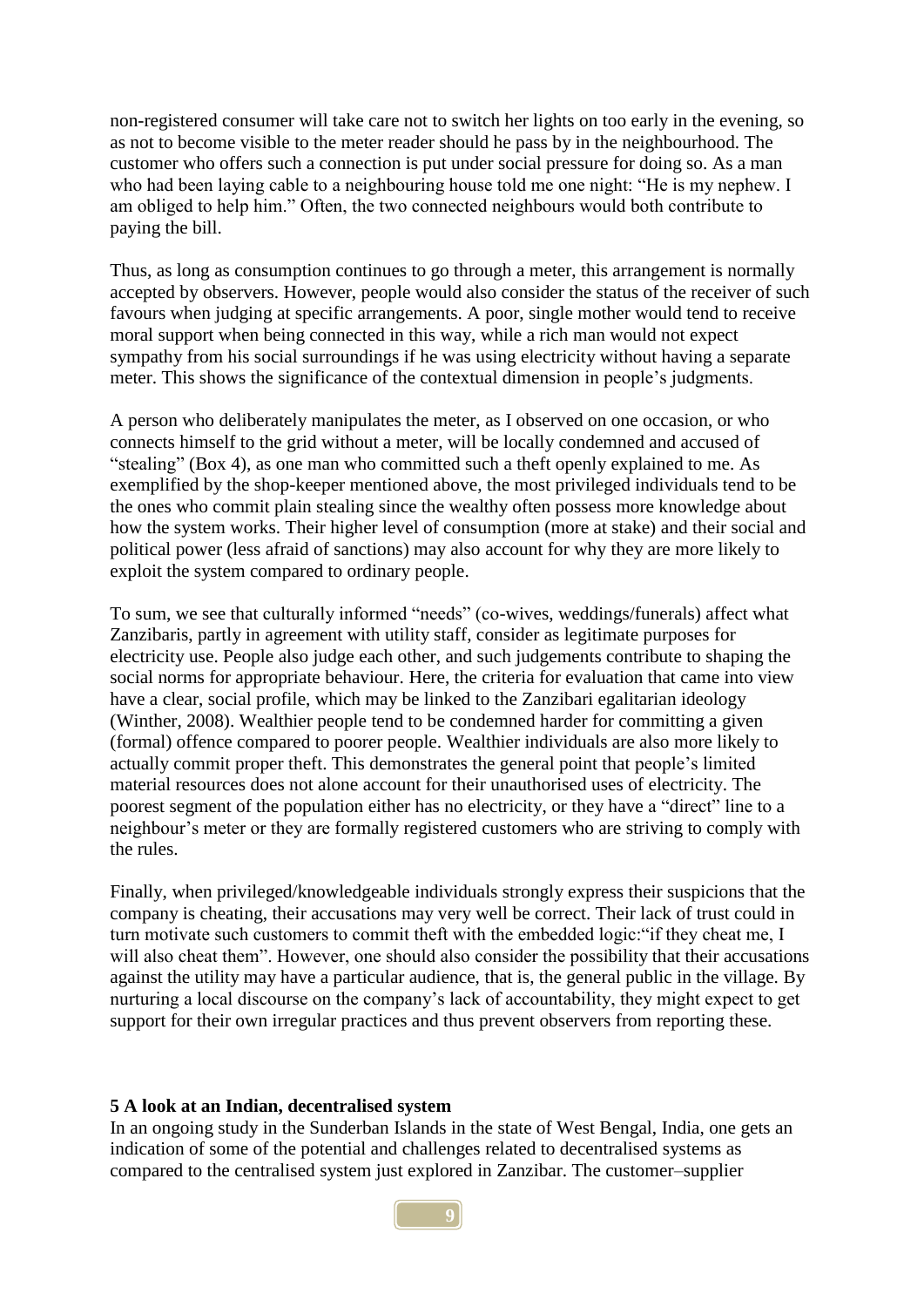relationship and theft continue to be the focus of interest. In the Sunderban Islands the state owned utility WBREDA started setting up small, solar photovoltaic plants in 1996 (from 25kWp to 120 kWp) including battery banks and systems for provision through mini-grids (Ulsrud et al., 2011). Rural households and shops were to receive electricity for five hours daily starting at sunset. In lieu of electric meters, flat tariffs were set. Each customer agreed to a given number of light points and outlets at the time of connection.<sup>20</sup> The maximum connection fee (\$35) corresponds to approximately one-tenth of that in Zanzibar (\$300), whereas the level of the monthly payment is similar (\$2-3). WBREDA delegated local customer groups called beneficiary committees (BCs) to supervise villagers' electricity consumption. The role of the BCs was also to create awareness about electricity's benefits in the initial phase and to motivate people to pay for connections and consumption (Ulsrud et al., 2011). These groups, whose members are local customers of electricity, have also been consulted by WBREDA in the matter of setting and adjusting tariffs. For collection of payment on Sagar Island, this is done by representatives of the Co-operative<sup>21</sup> (ibid.), who regularly go to the power plants to collect the money from customers. On other islands, the collection is organised in slightly different ways, depending on the institutional arrangement for the respective power plant, but also here through locally based individuals.<sup>22</sup>

This institutional set-up, with an emphasis on local involvement in the control of customers, appears to have worked well for about a decade. The rate of collected revenues was high (Chakrabarti & Chakrabarti, 2002), with reports in a given village of as much as 100% (Shrank, 2008). A World Bank publication highlights the success of the Sunderban case: "Theft is almost nonexistent and defaults very few, thanks to enormous peer pressure and self-monitoring by the user group." (Gulati  $& Rao, 2007$ , p. 129). This description matches the positive evaluations of the situation in the past that our research team obtained from WBREDA themselves and was also confirmed by our researcher partners in  $TERI<sup>23</sup>$  who have been involved in the process of implementing the PV plants (see also Ulsrud et al., 2011).

The task of the user groups, to see that their co-villagers did not exceed the agreed limits of consumption, became problematic at some point, though. In February 2010 our research team observed several ways in which customers were able to extract more current from the system than prescribed, such as connecting devices with three outlets to one light point, charging batteries or installing additional light points in one's house. The user groups were also said to take part in this practice.

<sup>&</sup>lt;sup>20</sup> Typically one may choose between a three point (max 70W, connection fee \$23) and a five point tariff (max 120W, connection fee \$35), which are defined in a specific way for each plant/village and which typically include three energy saving lights, one table fan and one black and white television set. The customer also pays a flat monthly rate according to the type of tariff they have (\$1.8 or \$3).

<sup>&</sup>lt;sup>21</sup> The full name of the Co-operative is Sagardwip Rural Energy Development Co-operative Society. Initially, the Co-operative, whose members are the electricity consumers in Sagar, was intended to play a central role also in the management and operation of the power plants, but the role of the Co-operative in reality became more limited (Ulsrud et al., 2011). The Co-operative's Governing Body consists of representatives of local governments (Gram Panchayats) and also individuals representing the block level (a higher administrative level). According to one of their members, the Governing Body has stayed in regular contact with the BCs attached to the various power plants in Sagar over the years. With the recent arrival of the main grid to Sagar, some of their representatives expressed optimism with regard to the prospect of getting the opportunity to sell solar PV electricity to the network (personal comm. Huseby, see below).

<sup>&</sup>lt;sup>22</sup> On Moushuni Island, the money was collected by a man appointed by the Panchayat and employed by WBREDA, who made monthly rounds to people's homes for this purpose.

<sup>&</sup>lt;sup>23</sup> The Energy and Resources Institute, Delhi, India.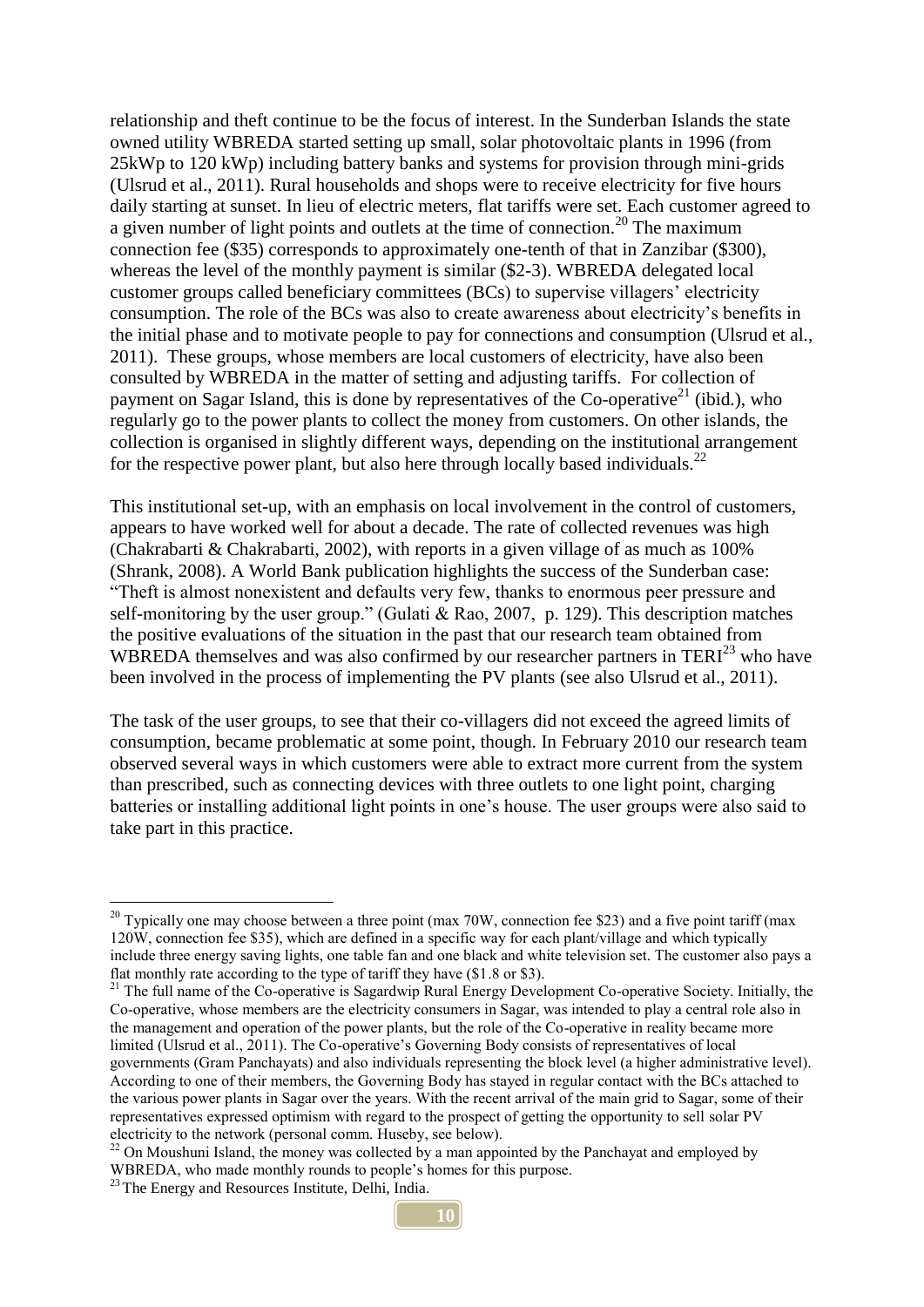To account for the decline in customers' degree of compliance in the Sunderbans in this period, both technical and social aspects should be taken into account. The physical quality and condition of many of the battery banks had deteriorated over the years, replacements had been delayed, and there were plans to integrate Sagar into the main grid of West Bengal.<sup>24</sup> The (temporary) lack of investments negatively affected the quality of supply, and thereby the customers' willingness to comply with the rules. At the same time, people's demand for electricity's services had boosted over the years. In one of its early phases the system was already saturated; hence, no more customers could be connected. Probably linked to this, people sometimes made a so-called bypass by stretching a line over to a neighbour who was not connected (Ulsrud et al., 2011). Additionally, existing customers' new needs were not met. For example, some customers were said to use 5 electricity points while being registered on the 3 point tariff, partly to allow for the use of television. Also, charging mobile phones was a purpose for electricity not thought of in the initial phase, and although each device consumes a modest amount of energy, most families today have at least one phone. The lack of flexibility in the supply system has contributed to the practice of overconsumption, thereby further reducing the quality of battery performance and supply.

At the time of fieldwork, several plants supplied electricity for shorter periods than the five hours prescribed. Some had had to close down while only a few provided the proper supply required. Interestingly, the issue of overuse was close to absent in people's accounts of why the supply was or had become poor. They tended to blame the quality of batteries and the WBREDA for the company's lack of reinvestments, but were less ready to see a connection between battery/power plant performance and consumption. For example, in the survey, 106 connected households were asked if they could state some causes for the battery problems in the power plants, and only three people mentioned overuse.

It is difficult to establish whether overconsumption in the Sunderbans appeared as a reaction to the declining hours of supply, taking over from the self-monitoring system which was founded on the active engagement of local user groups, or if the practice of overconsumption went hand in hand with a gradual reduction in the quality of the technical performance of batteries, with the two processes mutually producing a reduced quality in supply. At the time of fieldwork, social norms for proper use of electricity did not seem to exist in the Sunderbans. As a result of the supplier's failing to fulfil its part of the contract, customers were also not paying for their service, which was a trend that appears to have started some time before 2007 and which spread to villages where supply was still working as prescribed.<sup>25</sup> In one sense one may say that customers who used electricity for free (during the short hours it was available) had temporarily hijacked the power plants. These are run by local operators who are under pressure from the population to continue supply for as long as possible. On the other hand, WBREDA seems to gradually have realised that it was difficult to ask customers for payment given the poor supply. In June 2010, the plants in Sagar and Moushuni stopped supplying electricity.

Admittedly, the situation was extraordinary when our team visited the Sunderbans. Nonetheless, the process leading up to it, including WBREDA staff's willingness to share the

 $2<sup>24</sup>$  In August 2011, the works with the extension of the main grid had reached the harbor in Sagar. There grid will be further expanded in Sagar in 2011 and 2012 (personal comm. Vilde Blix Huseby).

<sup>&</sup>lt;sup>25</sup> According to documentation received from WBREDA dating back to 2007, by November that year, 56% of the customers connected to 8 power plants in Sagar serviced their bills. After that, the share of paying customers gradually decreased until November 2009, when no payments were made in Sagar. An example of the effect of non-payment spreading to villages with satisfactory supply was Baliara in 2010.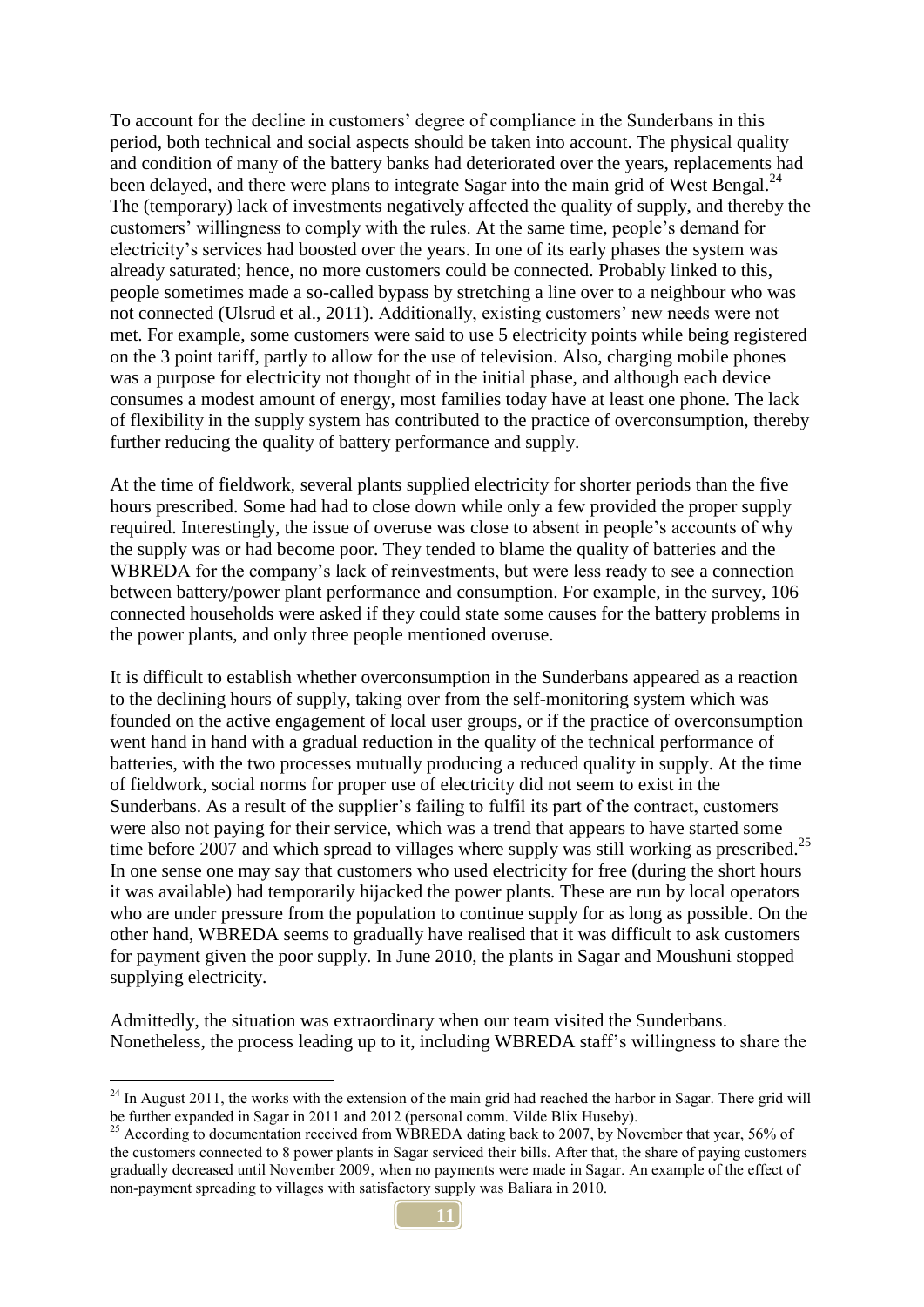challenges they have met, are valuable for understanding some of the dynamics at work in locally anchored electricity distribution systems of this sort. In the early phase, an accepted, overall, "contract" was made between the overall supplier WBREDA and customer groups (BCs) who themselves took on responsibility for monitoring customer compliance without receiving monetary compensation. BC members admitted to us that their role in controlling and reporting on members within their own social network could sometimes be challenging, but they also stressed the importance of such control. Moreover, we did not receive complaints from other customers when discussing the actions of BC members, which role seemed to be generally acknowledged. Over the years, however, a lack of necessary adjustments of the socio-technical systems appears to have caused the problems. Tariffs were kept identical during the period although customers had new needs. There was a delay in the replacement of worn out technical parts and a lack of expansion of the technical system which made the cleavage between supply and demand grow larger. In sum, despite the general potential for flexibility embedded in solar PV systems (Ulsrud et al., 2011), the lack of adjustments in practice jeopardised the premises for the initial contract between supplier and the customers.

Recently, WBREDA reported to have replaced the battery banks in 11 of the Sunderban power plants (ibid.), which is expected to make the plants run smoothly. Also the arrival of the main grid in Sagar will gradually contribute to improving supply in many villages. At the time of writing (October 2011), the efforts to re-start operation are said to be facing certain challenges, but there is good reason to believe that these will be solved.<sup>26</sup> Important in this picture is the signal that WBREDA intends to transfer the ownership of the power plants to the local governments (Gram Panchayats) in each village.<sup>27</sup> According to staff interviewed by one of our students recently, this shift is expected to produce increased local empowerment and at the same time free WBREDA from the responsibility of operation and monitoring on a long distance from Kolkata (personal comm. with Huseby). In the case of such a transfer of ownership, it seems important that the state agency facilitates a thorough and enduring capacity building process. Included here should be an effort to make customers themselves aware of the central role that compliance plays to a system's financial viability and its future, potential capacity to meet needs for expansion. One could also emphasise strategies that allow for inclusion also of marginalised households who do not have access to affordable electricity today, for example social tariffs. In locally driven projects of this sort, there is a danger that less privileged groups become excluded.

#### **6 The customer–supplier relationship: a key to sustainable electricity systems**

 $\overline{a}$ 

Fjeldstad (2004) argues that relational aspects and the question of trust matter as far as to what extent people comply with the regulations. Based on studies of the South African context, he arrives at three dimensions of trust that affect electricity customers' compliance: firstly, their trust in the supplier "to use revenues to provide expected services"; secondly,

 $^{26}$  According to one of the Master students (sociology) affiliated with this research projects, Vilde Blix Huseby, University of Oslo, four out of five of the power plants she visited in August 2011 had received battery replacement (two in Moushuni island, and Khashmahal and Natendrapur in Sagar) and one had not (Kamalpur had initially received a battery bank, but this had been moved to another place, according to the operator). Due to various problems in different places (e.g., inverters, controllers, and distribution lines) the power supply was less than 5 hours per day in these villages and not provided to all customers. Customers were also not paying, and in Moushuni this was reported to be due to the absence of the money collector. Huseby conducted field work and interviews in Kolkata (WBREDA office), Sagar, Moushuni and Satjelia islands from 9<sup>th</sup> August to 2<sup>nd</sup> September 2011 in relation to her thesis on the organisation of solar energy in the Sunderbans.

<sup>&</sup>lt;sup>27</sup> Communicated to Huseby by WBREDA staff, members of the Co-operative in Sagar, and various BC members and operators at the plants, August-September 2011.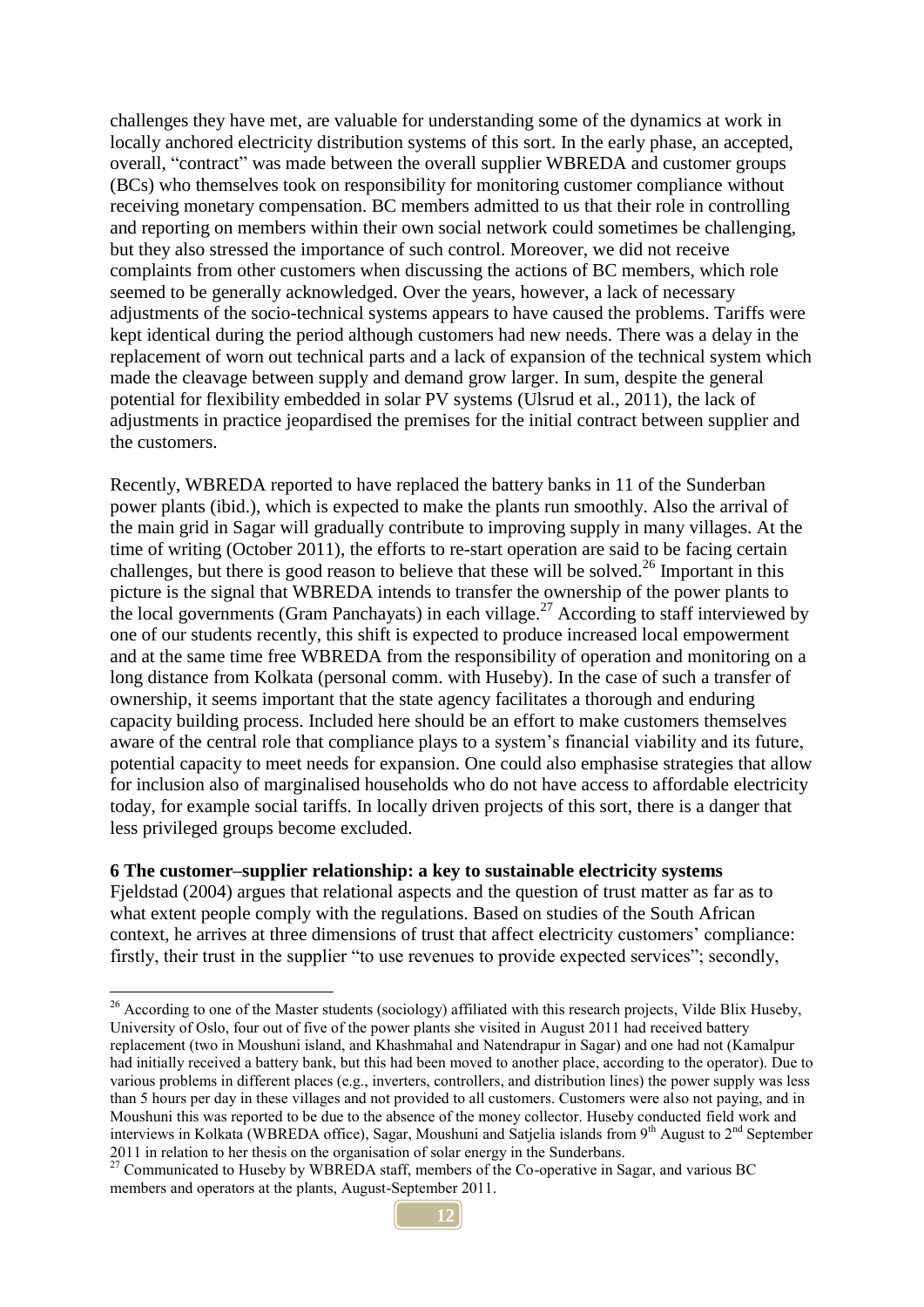their trust in the same institutions "to establish fair procedures for revenue enforcement and distribution of services"; and thirdly, their "trust in other citizens to pay their share of service charge" (Fjeldstad, 2004, p. 541). We see that both Zanzibaris and Bengalis (at the point in time under discussion) did not have full trust in the supplier, albeit for different reasons. In Zanzibar people suspected that the utility itself was cheating by not spending all revenues on providing services. Monitoring utility staff and holding the company accountable would here be a strategy to improve the level of trust. In the Sunderbans, it was the supplier's failure to deliver a service that customers paid for which finally jeopardised their trust and lack of compliance. In the Sunderbans, the prime condition for the system to return to a financially sustainable state would thus be to replace old devices (as WBREDA is now about to do), modify tariffs according to the customers' changing needs, and expanding the capacity of the system to a level which meets people's demand for electricity.

As to the second point on trust in procedures, to which I would also include trust in material objects, Zanzibaris had limited confidence in meters and the accounting system. This was mainly so because they lacked the competence to monitor that the procedures were being fair. In turn, the lack of transparency made them doubt that there was balance between what they paid for and what they got. A strategy to meet and avoid suspicions would here be to regularly control, calibrate and/or replace dysfunctional meters to improve their physical performance as mediators of a symmetrical customer–utility relationship and, not least, to radically increase customers' awareness of the metering, accounting and billing system. In the Sunderbans, by contrast, the simplicity of the accounting system (no meter, flat tariff) appears to have provided transparency and trust.<sup>28</sup>

Regarding the third point on consumers' trust in each other, it is argued that a customer will tend to not comply if he or she perceives their peers to be doing the same. This thesis has relevance in the Sunderban case, where the practicing of non-payment in poorly supplied areas spread to villages where supply was still as prescribed. The material from Zanzibar offered a broader and more thorough discussion of the role of peer groups, which showed that people's judgments of others highly affected the local norms for electricity behaviour. In the Sunderbans, norms for compliance appear to have been strong in an early phase; they were irrelevant at the time of fieldwork; and it remains an open question how they will develop in the future.

An important distinction between Zanzibar and the Sunderbans is who "the supplier" is perceived to be. In Zanzibar this is undoubtedly the state owned and controlled utility ZECO, although meter readings are often done by employed co-villagers. In the Sunderbans, the identity of the supplier is less clearly defined due to the division of tasks into i) overall responsibility (WBREDA), ii) contractors, operators and line men at each plant, iii) the Cooperative and local money collectors, and iv) the user groups (BCs) who monitor consumption among peers and report on irregular use. Customers' degree of trust in all these bodies is relevant to their resulting level of compliance. One may here ask to what extent the distribution of responsibility for money collection and monitoring to the village level is significant to customers' degree of compliance. In their treatment of the Sunderban case, Gulati and Rao (2007) make an analogy to the sharing of water when suggesting why the local organization of electricity in the Sunderbans was a success: "In the public mind, stealing from [a state owned utility] is no crime, but rather is seen as one way of getting back at a

<sup>&</sup>lt;sup>28</sup> Here too, receipts for payments are written in English, whereas the majority of the population speaks Bengali, thus potentially producing misunderstandings. But with the flat tariff the accounting system appears much easier to understand than what is the case in Zanzibar.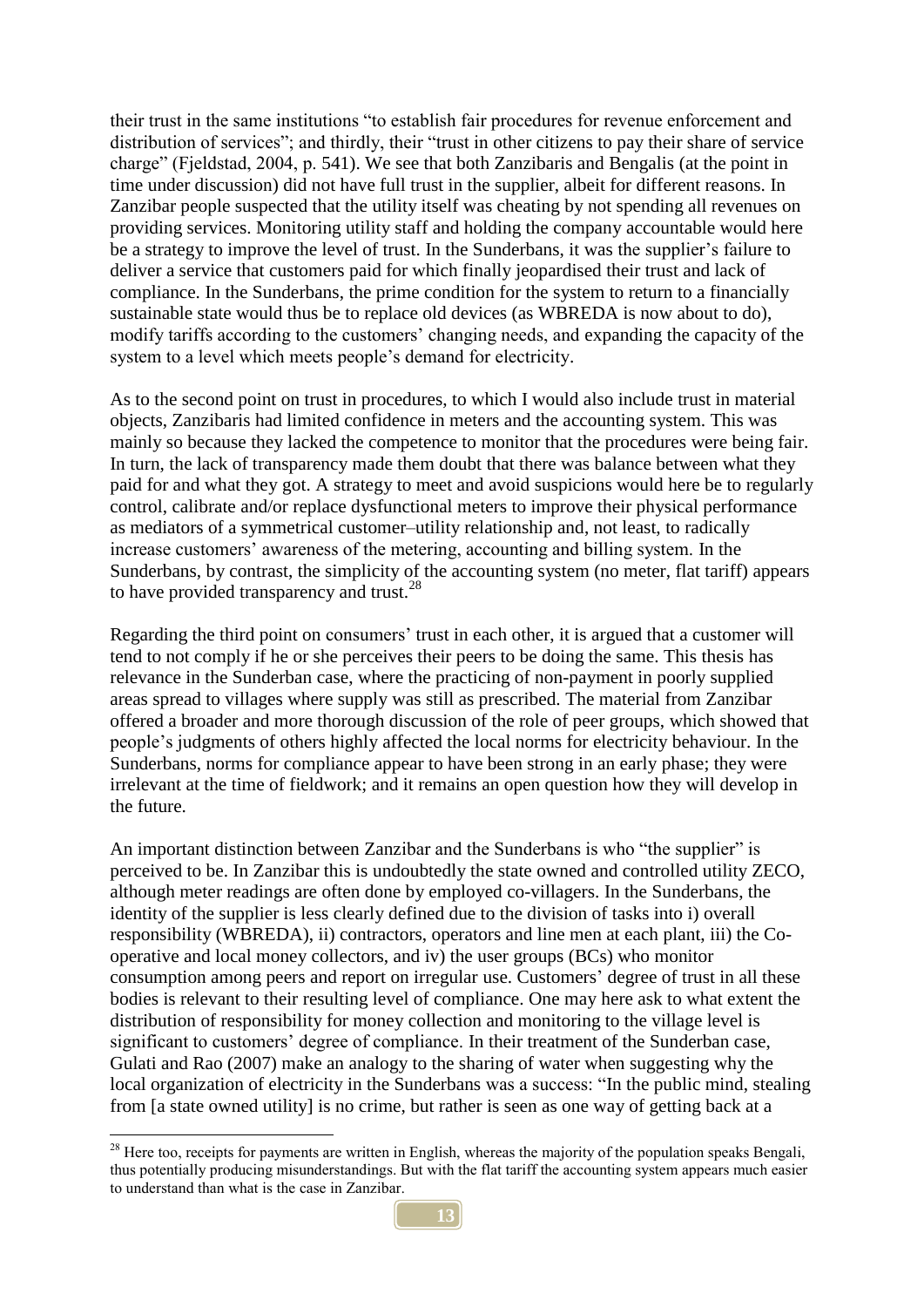powerful antagonist. This attitude is in sharp contrast to the way the people perceive irrigation water ... Local committees closely watch the sharing of the irrigation water, and any theft of water is perceived as theft from a neighbor, which is taboo" (Gulati & Rao, 2007, p. 129). Water theft may not be a taboo everywhere, but I think this analogy may be useful when planning for local electricity supply. In a given context, one may examine existing systems and norms for sharing scarce resources, such as water, where people also experience the consequences of their own or the group's compliance or failure to comply.<sup>29</sup> Insights in such existing systems and norms are not only likely to be valuable in terms of communication, but may also inform the process of setting up and operating local electricity supply in important ways.

#### **7 Conclusion**

 $\overline{a}$ 

People's degree of compliance is linked with their perceptions of the supplier, their evaluation of co-villagers and their wider concerns in the local context. In addition, potential or realised sanctions affect people's actions. This is clear from the Zanzibar material where there is a relatively high degree of compliance, and where people fear the consequences of being caught in stealing. Nevertheless, quite a few engage in practices that are not strictly legal, which indicates that top-down and technology focused approaches to combat theft have their limitations. In the Sunderbans, the penalty fee is modest and we never heard people talk about threats of jail. This indicates that at the time when customer compliance was high, this was a direct result of strong local norms for compliance (possibly including a fear of social sanctions), and not a result of people's fear of formal penalties.

I have pointed to Zanzibaris' lack of insight in how the system actually works. With the bills issued in English, it may seem that the utility deliberately wants to keep people from being informed. The frustration among poor, complying customers is considerable, which raises ethical questions. Non-information is not a viable strategy to enhance sustainable consumption. To improve communication, build trust and maintain the utility's means of sanctions, I have earlier advised the company to introduce a separation between its control function and that of providing thorough information and customer service.<sup>30</sup>

The top-down institutional set-up in Zanzibar is linked with the materiality of the centralised system. Compared to this state-led disciplining of customers, partly exercised through the use of electrical meters, the Sunderban model comprises a locally organised system without technical tools to help measuring consumption. From one perspective there seems to be a trade-off between technologically simple systems that require less investment (the Sunderbans) and technically more robust and complex systems that hinder overuse and facilitate growth in electricity consumption and development (Zanzibar). From another perspective, this examination has also shown that technology and a strict regime alone do not prevent theft from taking place (Zanzibar) – and that distributed, non-technical means of

<sup>&</sup>lt;sup>29</sup> A BC member we interviewed mentioned that it would be an advantage for the task of motivating people to pay and comply with regulations if the money collected would go to specific accounts for the respective power plants and not, as they do, be transferred into WBREDA's general account.

<sup>&</sup>lt;sup>3</sup> After completing my PhD thesis, I was invited to lead an information programme in rural Zanzibar to inform customers in new villages to be electrified about the costs, dangers and benefits of electricity (Winther et al., 2005). During this work, our team put an emphasis in a dialogue with the utility on separating the company's control function from that of providing information and services.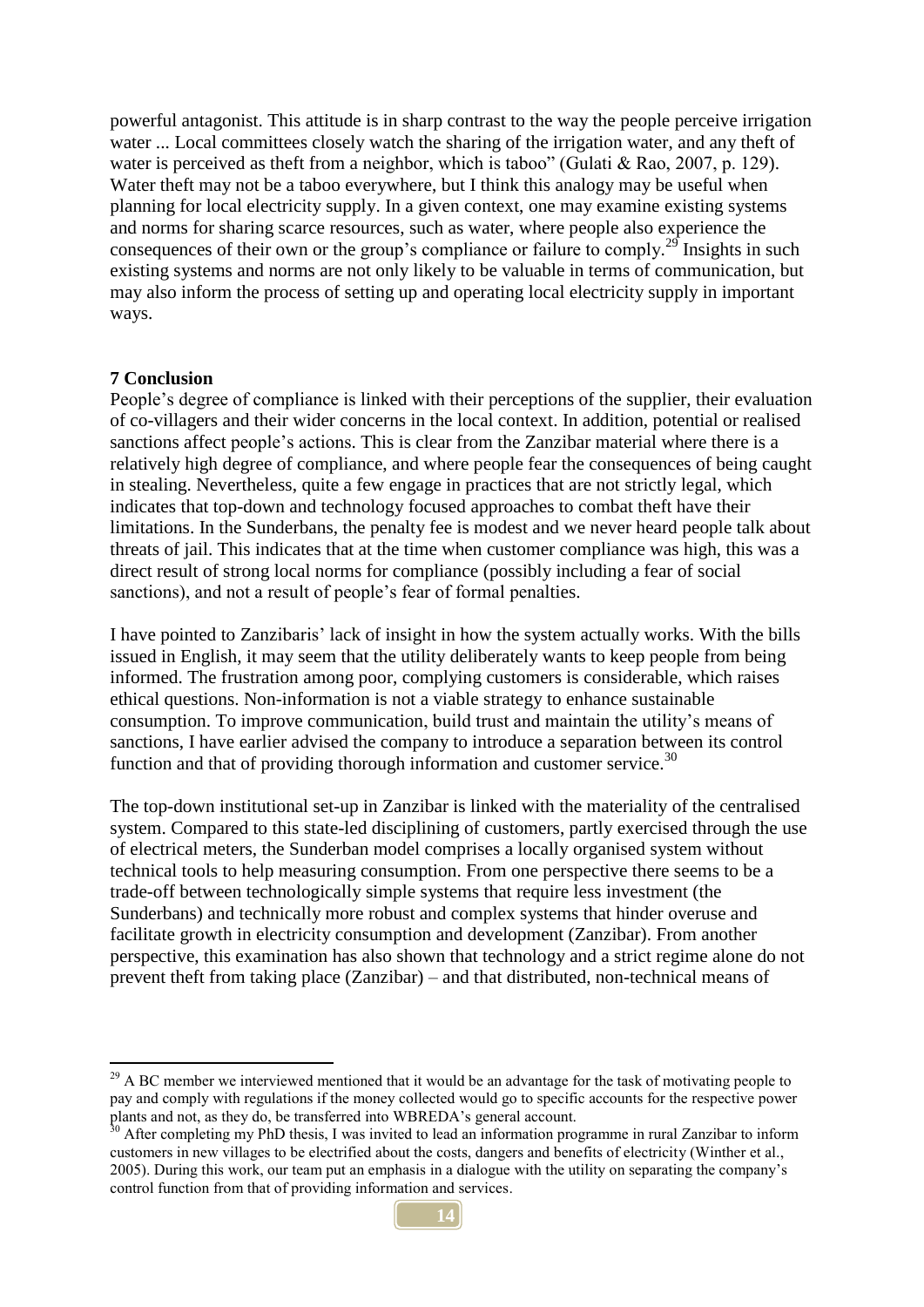control might work well as long as the supply remains satisfactory (Sunderban, early phase, a similar effect has also been observed in Bangladesh<sup>31</sup>).

Without having taken a stance in the discussion of centralised versus decentralised electricity systems, I have tried to show how a grounded, socio-technical and relational approach in this field may yield important insights. I have given recommendations as to how one may build more trust into the customer–utility relationship for each of the two types of systems and thus increase customer compliance. The importance of attending to contextual factors and needs for adjustments has also been highlighted.

There is a growing emphasis in the literature on bottom-up approaches to combat corruption which highlight social accountability and participatory methods for how customers can contribute to improving the performance of service providers.<sup>32</sup> Conversely, the literature on theft mainly responds to the question of how customers may be disciplined into adhering to regulations. The current treatment of customers, the utility to which they relate, and the objects that mediate this relationship, represents a way of bridging these aspects. Furthermore, I argue that the core customer-provider relationship is a key to understanding how unsustainable energy practices, such as theft, may be avoided. Making customers act in a certain way will always be the goal of the supplier and the political institutions governing it, but the decision on how to act ultimately rests with the customer.

## **Acknowledgements**

I would like to thank three anonymous referees for providing valuable suggestions. I am also indebted to Kirsten Ulsrud, Harald Rohracher, Debajit Palit, Angshuman Majumder, Hege Westskog and Vilde Blix Huseby, as well as participants in the panel "Governance and the Grid. Delivering Electricity, Establishing Markets, Shaping Consumption", during a conference with the Society for the Advancement of Socio-Economics (SASE) in Philadelphia from June 24-26, 2010. I also thank Göran Sundqvist and the other participants of the panel "Electricity and the energy sector" from the MILEN International Conference: "Visions and strategies to address sustainable energy and climate change", held at the University of Oslo, November 24-26, 2010. Maury Saslaff proofed the English language.

#### **References**

Akrich, M. (1994). The de-scription of technical objects. In W. E. Bijker and J. Law (Eds), *Shaping Technology/Building Society. Studies in Sociotechnical Change* (pp. 255–224). Massachusetts: Massachusetts Institute of Technology.

Antmann, P. (2009). "Reducing technical and non-technical losses in the power sector." Background Paper for the WBG Energy Strategy, Energy Unit, The World Bank, Washington, DC.

Arroyo, D. & Sirker, K. (2005). "Stocktaking of Social Accountability Initiatives in the Asia and Pacific Region". The International Bank for Reconstruction and Development, The World Bank. Washington, DC. Retrieved from [http://siteresources.worldbank.org/WBI/Resources/Sirker\\_StocktakingAsiaPacific\\_FINAL.pdf](http://siteresources.worldbank.org/WBI/Resources/Sirker_StocktakingAsiaPacific_FINAL.pdf)

<sup>&</sup>lt;sup>31</sup> In Bangladesh, a participatory approach to controlling electricity customers' behaviour resulted in nontechnical losses becoming half of the amount otherwise found in this country. The initiative included the identification of customer groups whose members were all punished if one member was found guilty of theft. (Gulati & Rao, 2007, p.152-4)

 $32$  E.g., Arroyo & Sirker (2005); Cavill & Sohail (2004); Gulati & Rao (2007).